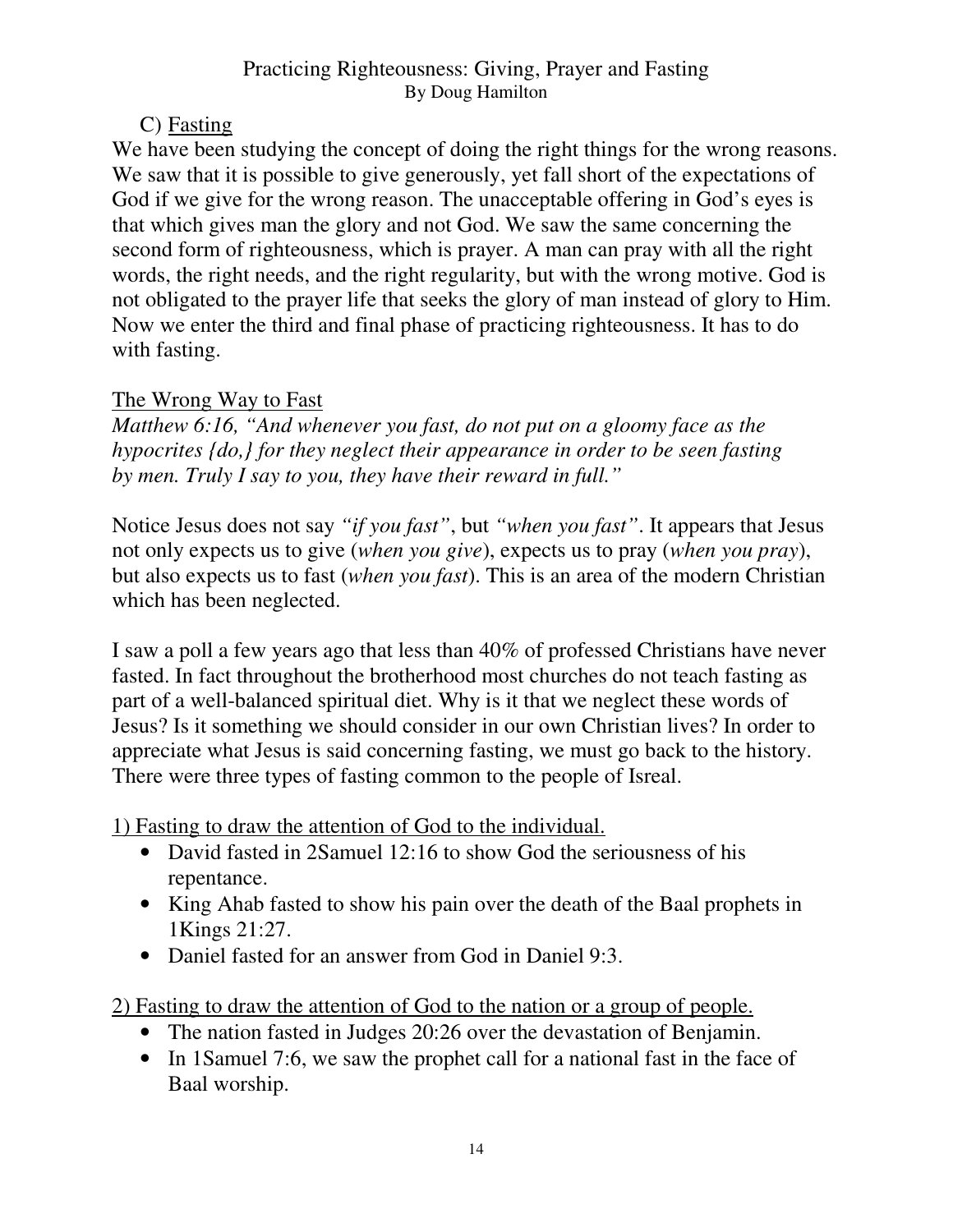- There was national fasting over the death of Saul and Jonathan in 2Samuel 1:12.
- God called for the nation to fast in sackcloth and ashes in Joel 2:12.
- The entire people of Israel fasted in the face of annihilation in Esther 4:3.
- In Acts 14, we find the congregation fasting and praying at the appointment of elders.

# 3) Fasting to draw the attention of men

The third type of fasting is for the vicarious reason, to turn the attention of man toward man. This is the type a fasting that Jesus condemned in Matthew 6. Under the Law there was only one mandatory fast, the Day of Atonement (Lev 16:31). Though there were many that would fast for the righteous reasons, there were others who sought the glory of men.

During Jesus' ministry, there were two designated days of fasting carried out by the Pharisees, Monday and Thursday. This also happened to be the two main market days as well. Certain self-righteous individuals would use those large crowds to parade their giving and prayer for the purpose of demonstration of piety. They also deliberately soiled their garments and lightened their faces with makeup to present themselves as extremely humble during fasting times. When the country folks would come to town for shopping, they perceived these pompous, selfrighteous fools were very close to God. "Surely they are focused on God if they carry out these serious fasts". Jesus weighed in on this and proclaimed they were fasting for wrong reasons and voiding any blessing from God.

## Fast in Secret

*Matthew 6:17-18 "But you, when you fast, anoint your head, and wash your face <sup>18</sup> so that you may not be seen fasting by men, but by your Father who is in secret; and your Father who sees in secret will repay you."* 

In the same way the Pharisees were to give in secret and pray in secret, they were also to fast in secret. If you decide to begin fasting as a boost in your spiritual life, but are struggling with drawing attention to yourself and away from God, Jesus offers sound advice. Do it in secret. God will see you in secret and reward you openly.

Though there are many reasons to fast, the key thing to understand is to not present yourself in a way that draws attention to yourself. If we fasted for the rest of our life and it were for the reason of drawing attention to ourselves, it profits nothing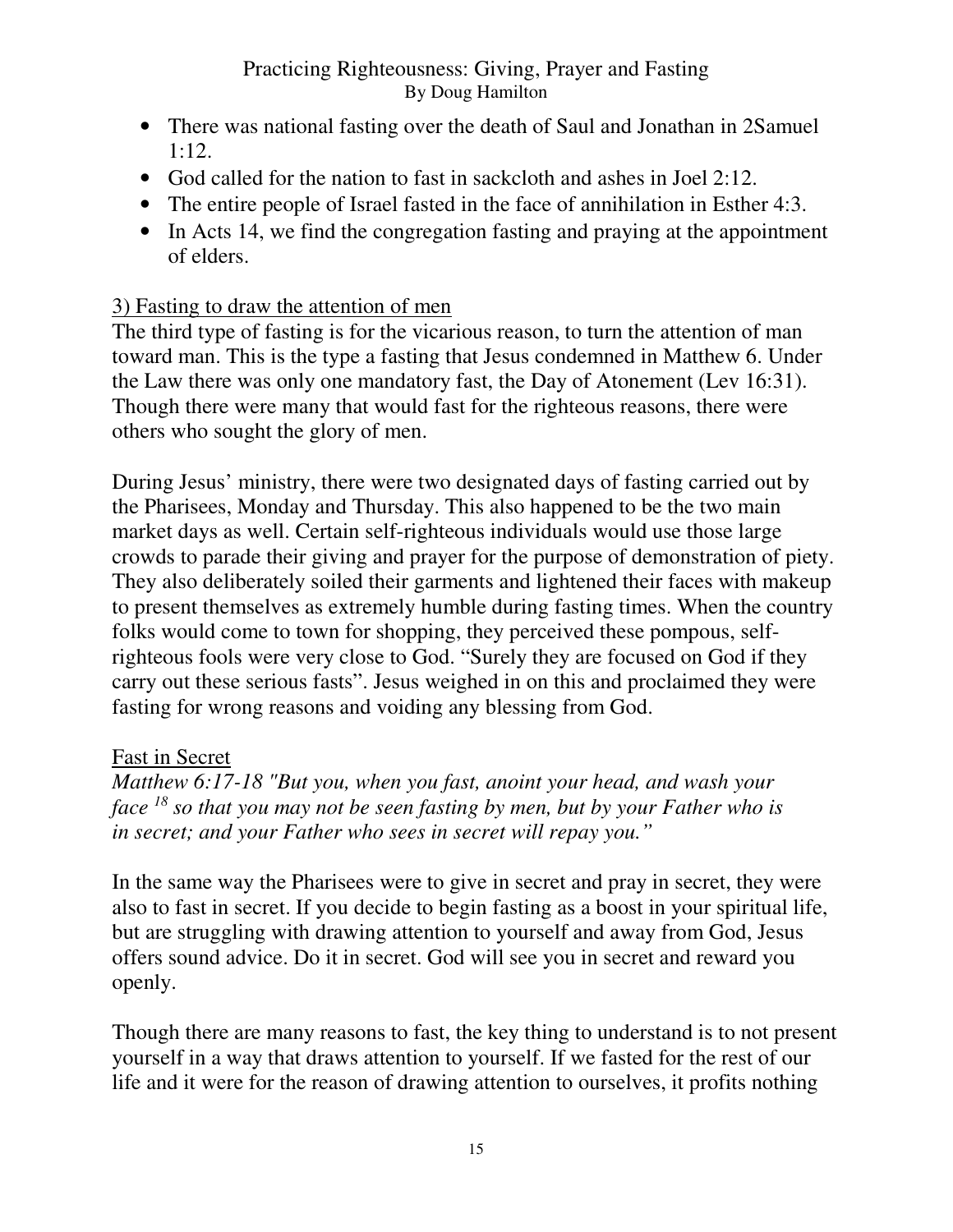in the eyes of the Father. If however, we fast for spiritual reasons, presenting ourselves to God, the rewards will come from God.

#### Rewards from God

Just like there are natural curses to not following God, there are natural rewards for following him. Here are some of the natural rewards in fasting.

#### 1) Health

This may sound like an oxymoron, but did you know that fasting is part of a well-balanced diet? When fasting, we give our body a break. Half of the world we live in does not have enough to eat and the other half eats too much. It is scientifically proven that the body strengthens through fasting. Weight is better maintained, food is better digested, the immune system strengthens, senses are awakened and the overall well-being of an individual is increased when one fasts. Of course this is referring to short-term fasting, which is a day or two. Over longer periods like a week, it begins to have the opposite results. God did not design our bodies to be constantly digesting food. If this were the only benefit from fasting, it would be worth it, but there is more.

#### 2) Discipline

Why would this be? It is because food is a natural daily desire of the human body. When engaging in a battle over a natural desire of the body we can master the body. Just like lifting weights and working out strengthen the body, fasting sets the foundation to strengthen the will. Look at all the situations and struggles of life that would be better off only if one would fast. What if the drug addict and the alcoholic engaged this powerful weapon for the soul? What if the person who struggles with poor language were to use strength drawn from fasting? What might change in the life of brothers or sisters struggle with self-control were to practice fasting? We would receive the reward of better self-control.

## 3) Appreciation

Paul commands the Christian in *1Timothy 6:8 And if we have food and covering, with these we shall be content.* He drew the line of Christian contentment at the bare necessities of life, food and clothing. He mentioned nothing about money, homes, cars, television, retirement accounts, etc. Paul said our line of contentment is the clothing on your back and food in your stomach. Can a person live without the television? A vehicle? An iPad? All we humbly need is food and clothing. This is why materialism is so bad,